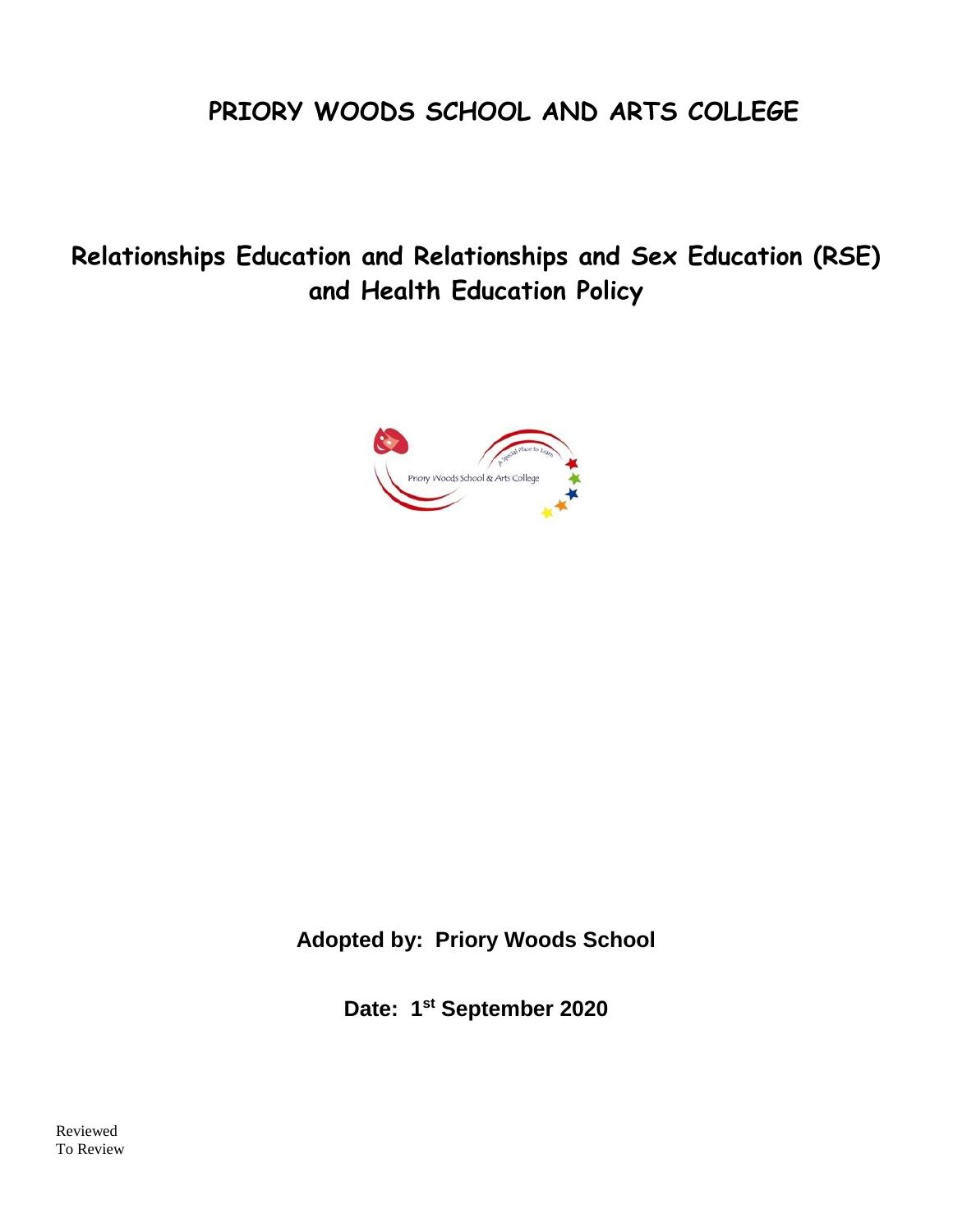

# **Relationships Education, Relationships and Sex Education (RSE) and Health Education Policy September 2020**

#### **Introduction, Definition and Legal Requirements.**

• In the Relationships Education, Relationships and Sex Education, and Health Education in England paper (2019), The DfE states that 'Relationships Education, RSE and Health Education must be accessible for all pupils' and that ALL pupils are entitled to ''high quality teaching that is differentiated and personalised'. Mainstream schools and special schools have a duty to ensure that children with SEND are properly included in RSE saying that good quality RSE:

'**It is an entitlement for ALL young people regardless of gender, sexuality, religion, faith and those with physical, learning or emotional difficulties.'** (Children and Social Work Act 2017)

- Relationships Education is now compulsory in all primary schools in England. Relationships and Sex Education is compulsory in all secondary schools. Health Education and Personal, Social, Health Education is also now a statutory subject.
- This policy also addresses the requirements and strategies set out in the Education Act 1996. Sexual Health and Wellbeing Action Plan 2010-15 and the Personal and Social Education Framework for 7 – 19-year olds.

#### **Rationale for RSE at Priory Woods.**

We want all our pupils at Priory Woods to be independent, safe and to be able to lead happy, healthy, and successful lives. We know that RSE is crucial to safeguarding our children. Good quality RSE aims to equip children and young people with the information, skills, and values they need to have safe, fulfilling, and enjoyable relationships. It teaches them to take responsibility for their health and well-being and to contribute to behaviour change, including reducing unprotected and unwanted sex. Good RSE also helps to reduce harmful behaviour, including sexual offences such as assault and abuse. By teaching them RSE within the safe and nurturing environment of school, our pupils get the opportunity to explore who they are, the values that they have, their relationships and their future decisions.

Our guiding principles are led by the DFE guidance, stating that all content must be age appropriate and more importantly, developmentally appropriate. All PSHE and RSE lessons that are provided in school use tailored content and teaching methods to suit the individual children. We ensure that teaching is sensitive, age-appropriate, developmentally appropriate and delivered with reference to the law.

#### **Management and organisation of RSE**

- The Governing Body has the responsibility to review and approve the RSE Policy and curriculum that sits within the wider PSHE programme of study across school.
- The Headteacher and Senior Leaders offer supervision and support to the Middle Leader responsible for RSE and acts on all Safeguarding concerns across school.
- The RSE Coordinator is responsible for all RSE delivered within the wider PSHE framework. They will provide a programme of study to all staff and adequately resource and signpost to resources in this subject area.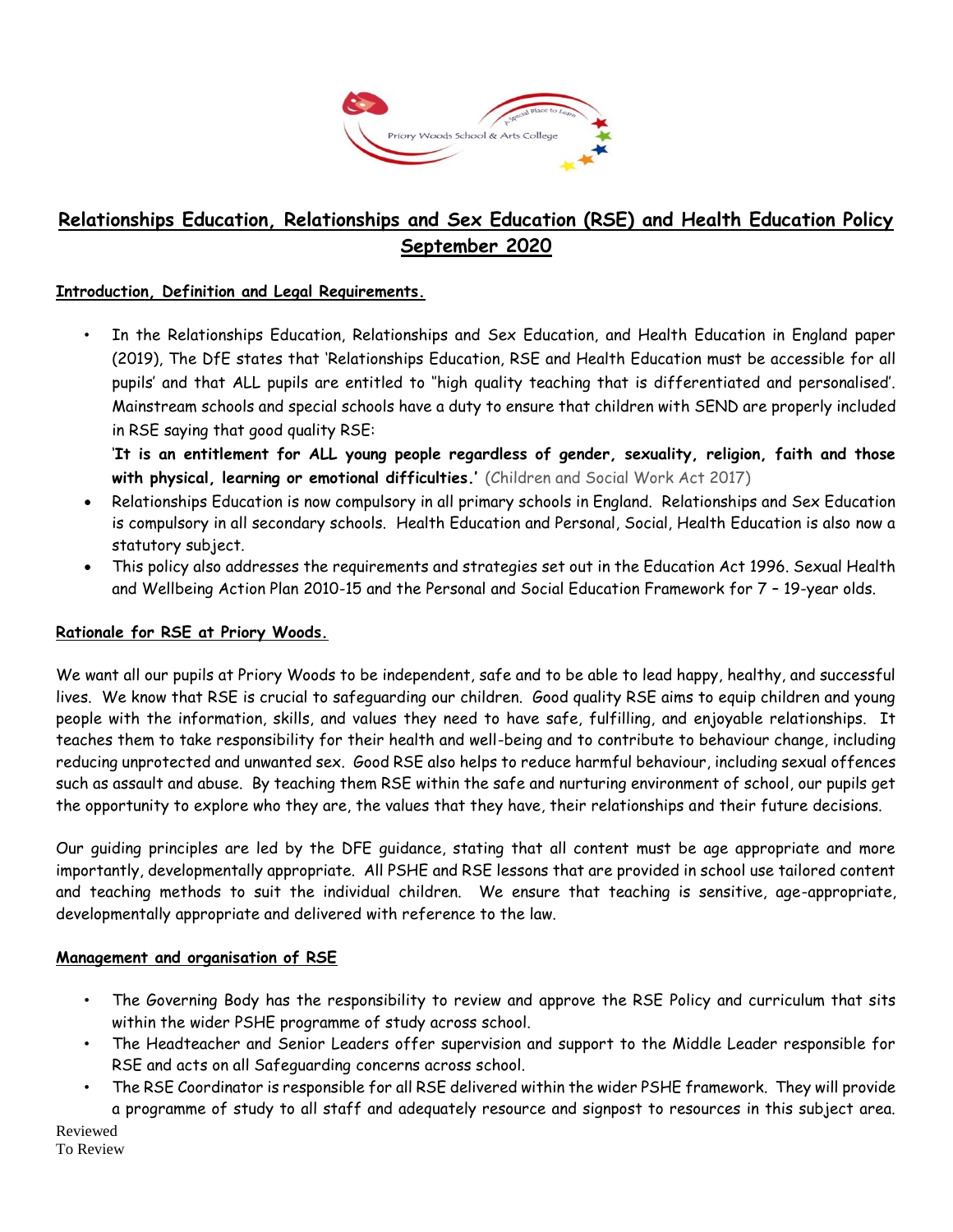The RSE coordinator will also identify and meet any training needs amongst staff and ensure that all staff are kept up to date with developments and good practice.

## **Delivery of the RSE programme**

- At Priory Woods RSE is taught using class based, teacher led learning alongside sessions provided from a teaching RSE specialist in Key stage 3 and above.
- RSE is taught in a safe, non-judgmental environment where adults and children are confident that they will be kept safe and their views respected.
- Class teachers teach elements of RSE as part of the spiral PSHE curriculum.
- These lessons generally take place in pupils' normal classrooms to ensure that pupils feel comfortable, safe, and able to participate and learn.
- Most sessions are in mixed gender groups but are supplemented with single sex sessions throughout the year when appropriate.
- Staff have access to a wide range of subject specific and SEND appropriate resources.
- Ground rules are used in all PSHE and RSE lessons and the issue of confidentiality is revisited to ensure understanding.
- Correct medical vocabulary will be used throughout the RSE and PSHE curriculum.
- We use a range of pupil communication aids such as worry boxes and anonymous support systems so pupils can identify themselves, or their needs to us in ways they are comfortable with.
- RSE is delivered through a varied range of activities and resources that ensure the curriculum is accessible to ALL our pupils. These include: Circle time, drama, themed discussions / debates, role play/scenarios, card sorting, creative tasks, sand trays, approved media, and sensory curriculum tools.
- We have a specially trained RSE educator in the staff team that is used to teach and revisit key areas of curriculum with each class on a termly basis. This gives pupils greater depth of learning and the opportunity to revisit topics away from their 'normal' class teacher.
- This specialist support is also used with smaller groups in response to specific situations arising during the school year including understanding menstruation, hygiene, bullying, relationships etc.
- Pre-planned sessions from the RSE specialist are communicated with parents so that they can be involved in supporting their child.

# **Content of the RSE programme**

All RSE at Priory Woods is taught within a wider PSHE spiral curriculum model. Lessons are tailor made to each pupil and their developmental age. They are carefully designed to safeguard and support all pupils, whilst building their knowledge and life skills. The aim is that over time we prepare pupils for issues they will face as they grow up.

The curriculum helps to equip our young people to:

- Develop moral understanding
- Encourage pupils to feel positive about themselves, develop confidence and self esteem
- Develop respect for self and others
- Learn the value of respect, care, and love
- Encourage pupils to make positive choices
- Help pupils to develop healthy relationships within a moral framework
- Help pupils understand how relationships are formed, maintained, and managed
- Prepare pupils for change, physically and emotionally
- Teach pupils about appropriate / inappropriate behaviour, public and private spaces
- Encourage assertiveness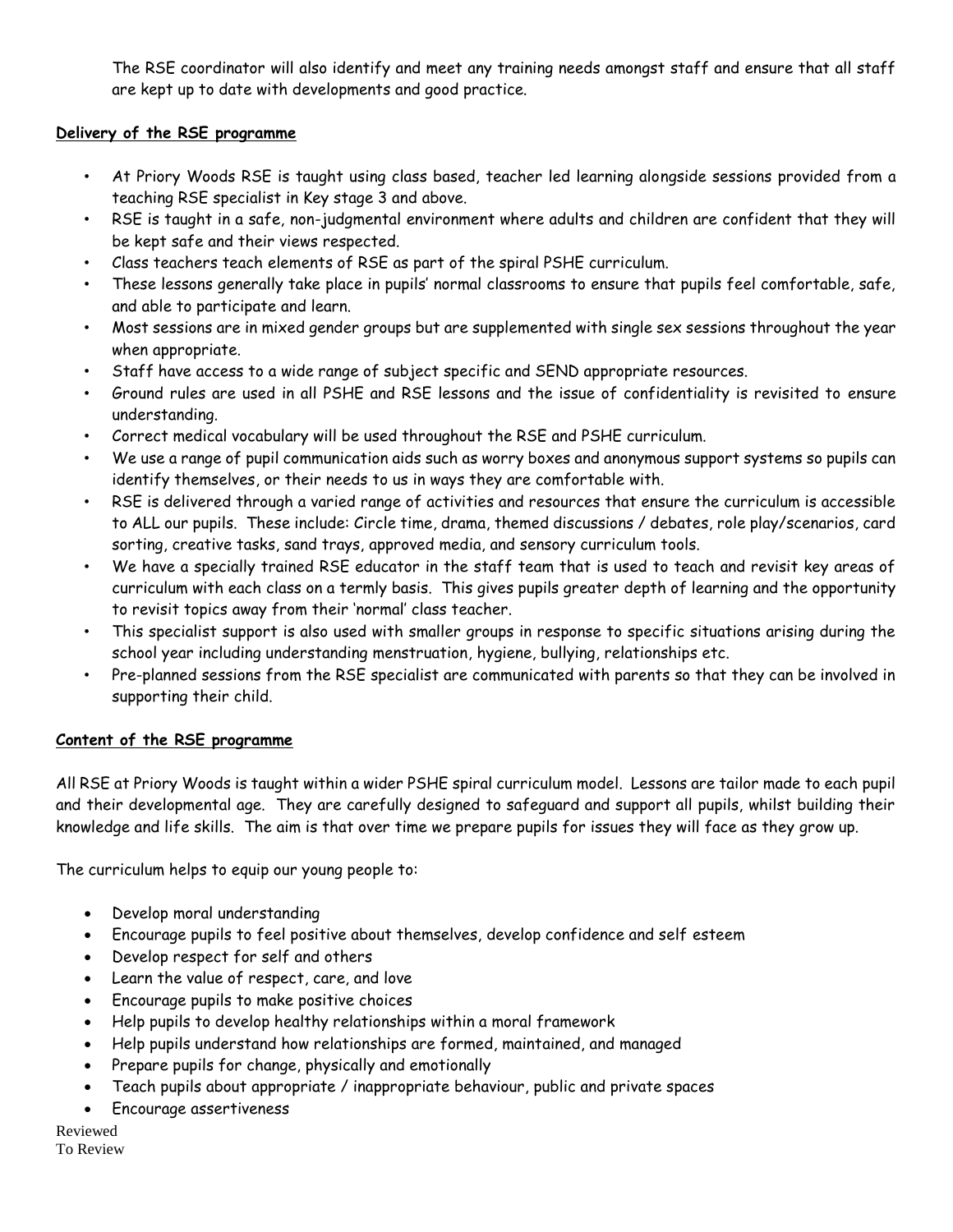- Help pupils stay safe
- Help pupils to understand emotions and feelings
- Develop an awareness of family life and the responsibilities of parenthood
- Acceptance of same sex unions as also offering stable, loving, and committed relationships to nurture children
- Develop an understanding and acceptance of diversity
- Understand diversity regarding religion, gender, culture, and sexual orientation in line with the 2010 Equality Act and the schools' safeguarding and child protection protocols.

At Priory Woods we use subject content / techniques that are appropriate to the age and developmental level of each child. All staff use our spiral PSHE curriculum and their judgement as to what the pupils will understand and their emotional maturity to plan appropriate programmes of work. Although categorised into age ranges below, our staff will take content from across all key stages to make appropriate, accessible, tailored curriculums for each child.

For Lower School:

- **Families and people who care for me** (Importance of families, healthy family lives, different types of families and marriage)
- **Caring friendships** (Characteristics of friendships, respect, healthy and unhealthy friendships, peer pressures, rebuilding friendships, trust and managing conflict)
- **Respectful relationships** (Importance of respecting difference in others, how to treat others, self-respect, and self-care, bullying and cyberbullying, stereotypes, permission seeking and giving)
- **Online relationships** (Keeping safe, recognising, and managing risk, reporting unsafe activity, risks in the online world, personal information)
- **Being Safe** (Boundaries, public and private, appropriate behaviours, secrets, keeping safe, asking for help and where to get support)

For upper school and Post 16 we can build on foundational learning with the themes below where appropriate:

- **Families and people who care for me** (Importance of families, stable relationships, choice, healthy family lives, different types of families, marriage and choice of marriage, responsibilities of parenthood, trust and keeping safe)
- **Respectful relationships, including friendships** (Positive and healthy friendships, trust, managing conflicts, different types of relationships, stereotypes, respect, bullying, control, rights and responsibilities regarding equality and harassment)
- **Online and media** (Rights, responsibilities, opportunities online, online risks, sensitive materials, sharing online, harmful content, how and where to get support and keeping information safe) **Being safe** (Laws on consent, coercion, abuse, how to understand and communicate consent, private and public, appropriate behaviours, safety in all types of relationship and online safety)
- **Intimate and sexual relationships** (Healthy relationships, consent, trust, health is affected by choices we make, mental health, reproductive health, pressures, delay, pregnancy and responsibilities, sexual health, alcohol and drugs, factual knowledge about sex, sexual health and sexuality, importance of relationships, how to access help and support)

### **Specific sexual health issues for our school**

#### **Answering Difficult Questions**

At our school, all personal beliefs and values are respected. We acknowledge that RSE is a sensitive topic and one that may evoke differing views and opinions. Despite this we ensure that all teaching is respectful of difference and is presented using a variety of views and beliefs, without bias. This allows our pupils to be able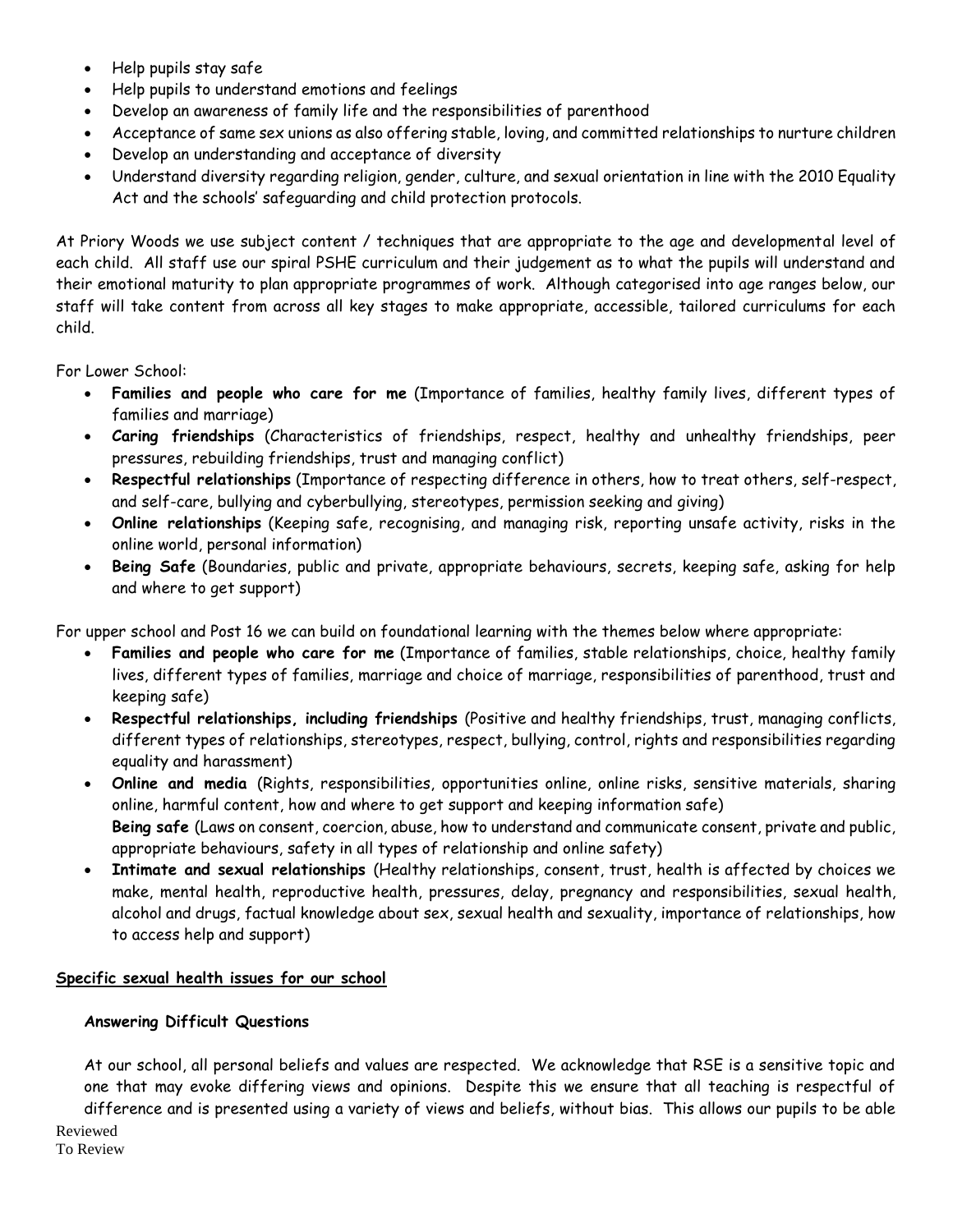to form their own, informed opinions whilst respecting the views of others. We expect such respect of diversity to be modelled by our staff.

During formal PSHE /RSE sessions and when staff are asked questions in this subject, we trust that staff answer questions only if it is appropriate to do so. Staff will consider pupils age, developmental ability, and maturity prior to answering. Any answers may be given on a whole class, small group, or individual basis where appropriate. If a staff member does not feel comfortable to do this, this can be passed to the RSE coordinator to follow up.

If any staff member is concerned with any content/ topic discussed or feels that a pupil may be at risk, a referral to the Designated Safeguarding Lead should be made.

### **Personal Care**

The nature of our school means that many of our pupils will be reliant on support for their personal care and may not have all the independence and life opportunities that are referred to in many RSE resources. The need for sensitivity around this and adaptability of teaching methods and resources will be stressed during all staff training to ensure that all pupils have a curriculum pertinent and accessible to them.

#### **Resources**

We use a wide range of resources sourced from national and local providers. We use interactive and accessible resources that are suitable and appropriate for pupils with SEND. We follow all resources on the Sexed forum RSE resources list that are specific to pupils with SEND. We then supplement with local or approved resources to enhance our curriculum. Some of these are listed below:

Lucinda and Godfrey CHOICES Programme Say-Tell-Find Base SRE Curriculum Equals SRE 'Let's Do It' (Johns, Scott, and Bliss) Tailored Social stories – e.g. my body belongs to me, parts, secrets should not be kept, big bag of worries NSPCC Pants resources

#### **Confidentiality and Child Protection Issues**

Where possible and appropriate during RSE sessions, confidentiality is maintained by the teacher or member of staff. RSE discussions may prompt a pupil to disclose about related incidents; for example, FGM, Forced marriage, child exploitation or abuse. If the member of staff believes that the child is at risk or in danger or has concerns about any information disclosed, she/he talks to the named Designated Safeguarding Lead who takes action as laid down in the Child Protection Policy. All staff are familiar with the policy and know the identified members of staff with responsibility for safeguarding and Child Protection issues.

The child will be fully supported throughout such disclosures. Clear communication will be given to the child so that they fully understand why confidentiality is being breached. Pupil and staff safety and welfare will be carefully monitored at this point and support given.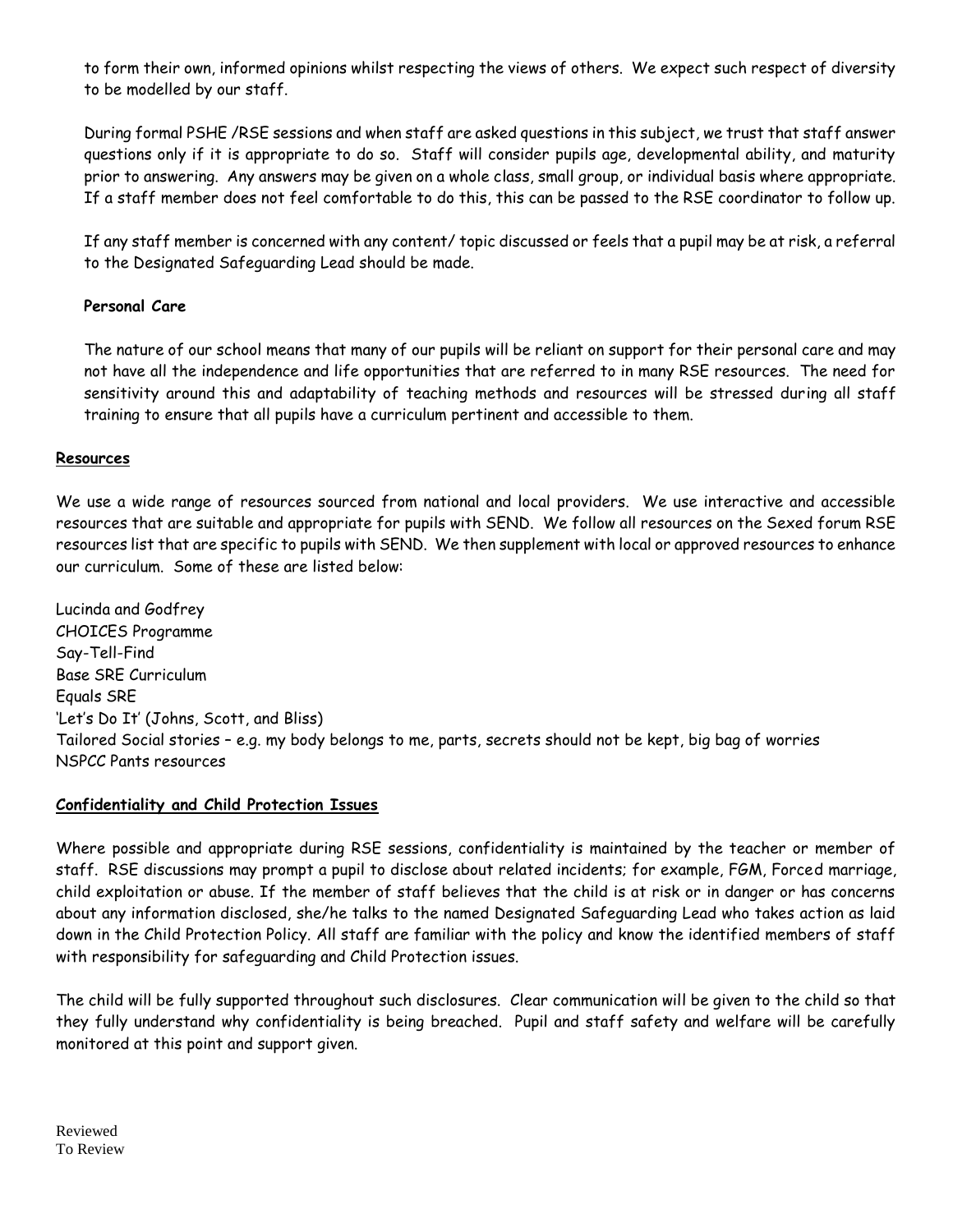## **Equal Opportunities and Inclusion**

We strive to make the RSE curriculum an inclusive one, appropriate and relevant to all pupils regardless of age, culture, gender, ability, disability, sexual orientation, religion, experiences, or family background. The RSE policy and curriculum reflects and is in line with the schools' equal opportunities policy.

The RSE coordinator and all school staff ensure that the content, approach, resources and use of inclusive language reflect the diversity of the school community, and help all pupils feel valued and included. RSE strives to meet the needs of all pupils regardless of their developing sexuality and deals honestly and sensitively with sexual orientation, answers appropriate questions, and offers support. Bullying of all kinds is not tolerated and any instances are challenged and dealt with as part of our commitment to promoting inclusion, gender equality and preventing bullying.

### **Pupils involvement in RSE**

The curriculum at Priory Woods is focused on the needs of the pupils. Teachers actively discuss and obtain feedback from pupils about subject content / resources / teaching styles during all PSHE and RSE lessons. These are then fed back to the RSE Coordinator which enables us to monitor pupil's views and make any changes that reflect this. As part of School Action Plan for Pupil and Staff Well Being, pupil focus groups are held throughout the year. These findings, along with the ongoing feedback from our school council, all inform the RSE provision in school.

In Upper School, Post 16, and Lower School (where appropriate), we will often work with young people in single sex groups. This allows us to delve deeper into the needs of each cohort, ensure understanding about changes that occur during puberty, rights and responsibilities, the issue of choice, consent, and safety. We feel that this is vital to ensure that everyone has the opportunity to ask questions and access learning in a setting that they feel comfortable. By working in smaller groups, we may also allow for more exploration of, and teaching within the context of different cultural and religious backgrounds to ensure true inclusion and accessibility for all our pupils.

### **Continuing Professional Development**

All staff members that teach RSE across school are supported in this by the RSE co-ordinator. Support is offered through teach teaching opportunities, in house staff training and external update training. We use local and national providers and receive regular updates from school memberships to the Sexed Forum and PSHE Association. Staff are kept informed of developments in key aspects of school life that impact RSE, including links with safeguarding, inclusion, equality, child protection and antibullying, through regular training provided at staff meetings and INSET days.

### **Working with parents/carers and the wider community on RSE**

All RSE teaching at Priory Woods is taught sensitively and inclusively, with respect to the background and beliefs of pupils and parents. We wholly believe that parents are the first teachers of their children and have a significant influence helping their children to grow and mature to form healthy relationships.

We are committed to working with parents and the wider community in getting the support for the RSE programme. We ensure clear communication channels are open and training opportunities are taken. We involve parents in RSE policy development and host curriculum meetings to discuss the school's RSE teaching programme throughout the year. At such meetings parents are welcome to view all the resources used and discuss any issues for individual pupils. We supplement this with training opportunities for parents in RSE at home, E safety sessions and the Family Thrive six-week programme.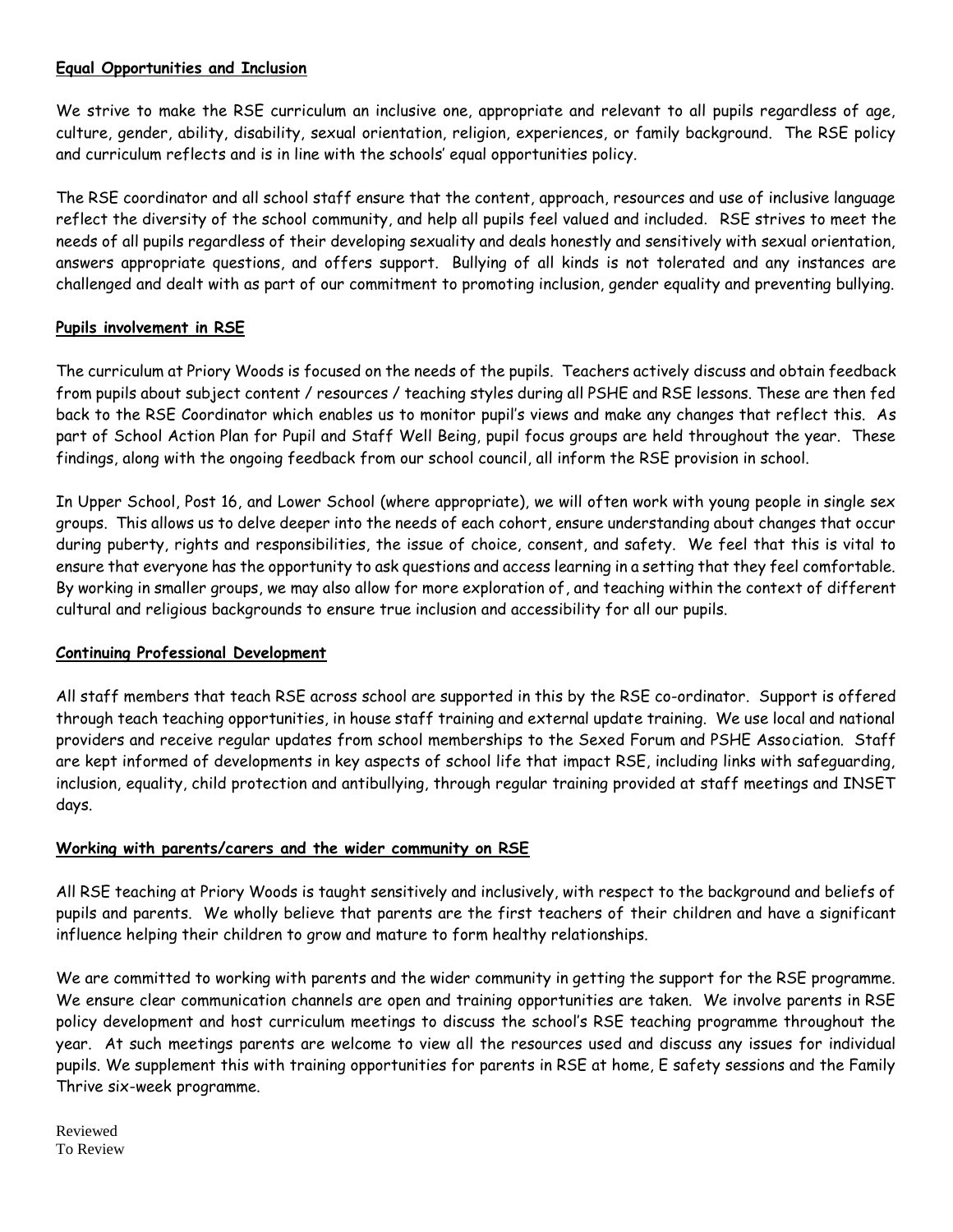We communicate with parents before the specific RSE sessions take place throughout the year and encourage communication through adopting an open-door policy to help ensure that parents can discuss issues with the school staff in a positive, sensitive and proactive manner.

#### **Parents right to withdraw**

Relationships Education and Health Education is a statutory subject however parents do have the right to request that their child is withdrawn from some or all of the sex education delivered as part of statutory RSE (except for those parts included within the National Curriculum for Science). We communicate our approach to RSE including the parental right to withdraw through the schools' website, the RSE policy, at the parent/carer meetings and in the RSE curriculum information letter sent home to parents.

We share with parents that the RSE curriculum helps us as a school to fulfil our statutory duty to:

- safeguard and promote the welfare of their children,
- advance the 2010 Equality Act,
- encourage the spiritual, moral, social, and cultural development of pupils,
- foster British values, and
- prepare children and young people for the challenges, opportunities, and responsibilities of adult life

Any parent/carer wishing to exercise the right to withdraw their child from part or all of RSE are invited in to see the RSE Co-Ordinator, class teacher or Headteacher to discuss their concerns and any impact that withdrawal may have on the child. Once a child has been withdrawn, they cannot take part in the RSE programme until the request for withdrawal has been removed. It is then the responsibility of the parents/carers to deliver the content of the RSE to their child as they see fit. Information and support materials are available for parents/carers to use and are offered by the staff. Pupils who are withdrawn from RSE continue with individual learning tasks in a different teaching group for that session.

Care should be taken if a related topic of conversation arises outside of a planned RSE lesson in the presence of a pupil who has been withdrawn from RSE lessons. In this instance it is important that the conversation in stopped immediately. Staff should explain that the discussion would be best continued at a 'more appropriate' time. The staff member must then ensure that they find an appropriate time to continue the conversation with pupils when the withdrawn child is not present.

#### **The involvement of health professionals and external agencies**

We will often invite specialist external agencies in to support the delivery of RSE. Such sessions take place in either whole class setting or in smaller specified groups. This is planned with and communicated with staff. We use our School Nursing Team, Brook Health Unit, and other verified organisations where appropriate. External agencies and visitors are familiar with and understand the school's RSE policy and safeguarding policy in addition to being familiar with the SEN needs of our students. All visitors are always supervised and supported by a member of staff. The input of visitors is monitored and evaluated by staff. This evaluation informs future planning.

#### **Monitoring, Evaluation and Assessment of RSE**

This policy and it's implementation are approved by the Governing Body. We ensure that all pupils have equal and appropriate access to the RSE curriculum through a thorough process of monitoring, evaluation, and assessment through our Evidence for Learning programme. All RSE sits within our PSHE framework which uses an ipsative assessment model. This type of assessment takes our specific learners into consideration and assesses them in an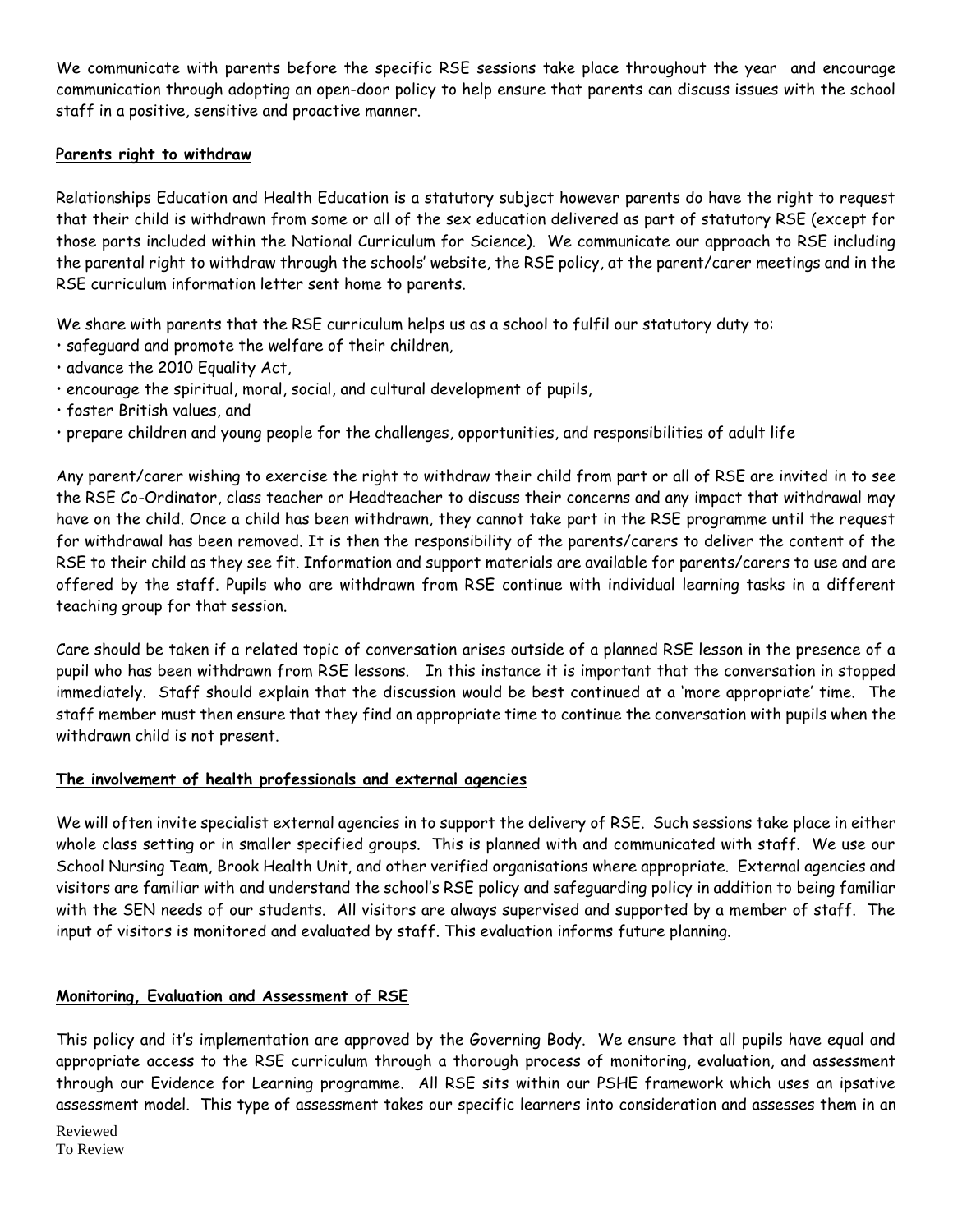appropriate way for the developmental maturity, age, need, ability, and personal circumstances. Where appropriate other assessment tools may be used including drawings, mind maps, questioning and observations.

The RSE coordinator has constant dialogue with teaching staff to monitor progress and learning. A review of the provision is then completed yearly with the staff team and fed to the Senior Management to feed into our school self-evaluation process. Evaluations are also welcomed from pupils and parents from RSE sessions. Using such feedback, the RSE coordinator is then responsible for reviewing current provision to see if any changes need to be made. The policy is reviewed on a yearly basis considering the feedback from teaching staff, pupils, and parents. Governors consider evaluations and recommendations before amending the policy.

The Policy has been developed in conjunction with other key policy documents listed below:

- Keeping Children Safe in Education 2020 (statutory guidance)
- Safeguarding and Child Protection Policy
- Respectful School Communities: Self Review and Signposting Tool (a tool to
- support a whole school approach that promotes respect and discipline)
- Behaviour and Discipline in Schools (advice for schools, including advice for
- appropriate behaviour between pupils)
- Equality Act 2010 and schools
- Education Act 1996
- Sexual Health and Well Being Action Plan 2010-2015
- SEND code of practice: 0 to 25 years (statutory guidance)
- Alternative Provision (statutory guidance)
- Mental Health and Behaviour in Schools (advice for schools)
- Preventing and Tackling Bullying (advice for schools, including advice on
- cyberbullying)
- Sexual violence and sexual harassment between children in schools (advice
- for schools)
- The Equality and Human Rights Commission Advice and Guidance (provides
- advice on avoiding discrimination in a variety of educational contexts)
- Promoting Fundamental British Values as part of SMSC in schools (guidance
- for maintained schools on promoting basic important British values as part of
- pupils' spiritual, moral, social, and cultural (SMSC)
- SMSC requirements for independent schools (guidance for independent
- schools on how they should support pupils' spiritual, moral, social, and cultural
- development).
- National Citizen Service guidance for schools

The Policy is cross referenced and supported by other school policies listed below:

- Confidentiality Policy
- Safeguarding / Child Protection Policy
- Anti-Bullying (including procedures for dealing with homophobic bullying) Policy
- Equality and Diversity Policy
- Keeping Children Safe Online Policy
- PSHE Policy
- **Behaviour Policy**
- Health and Safety Policy